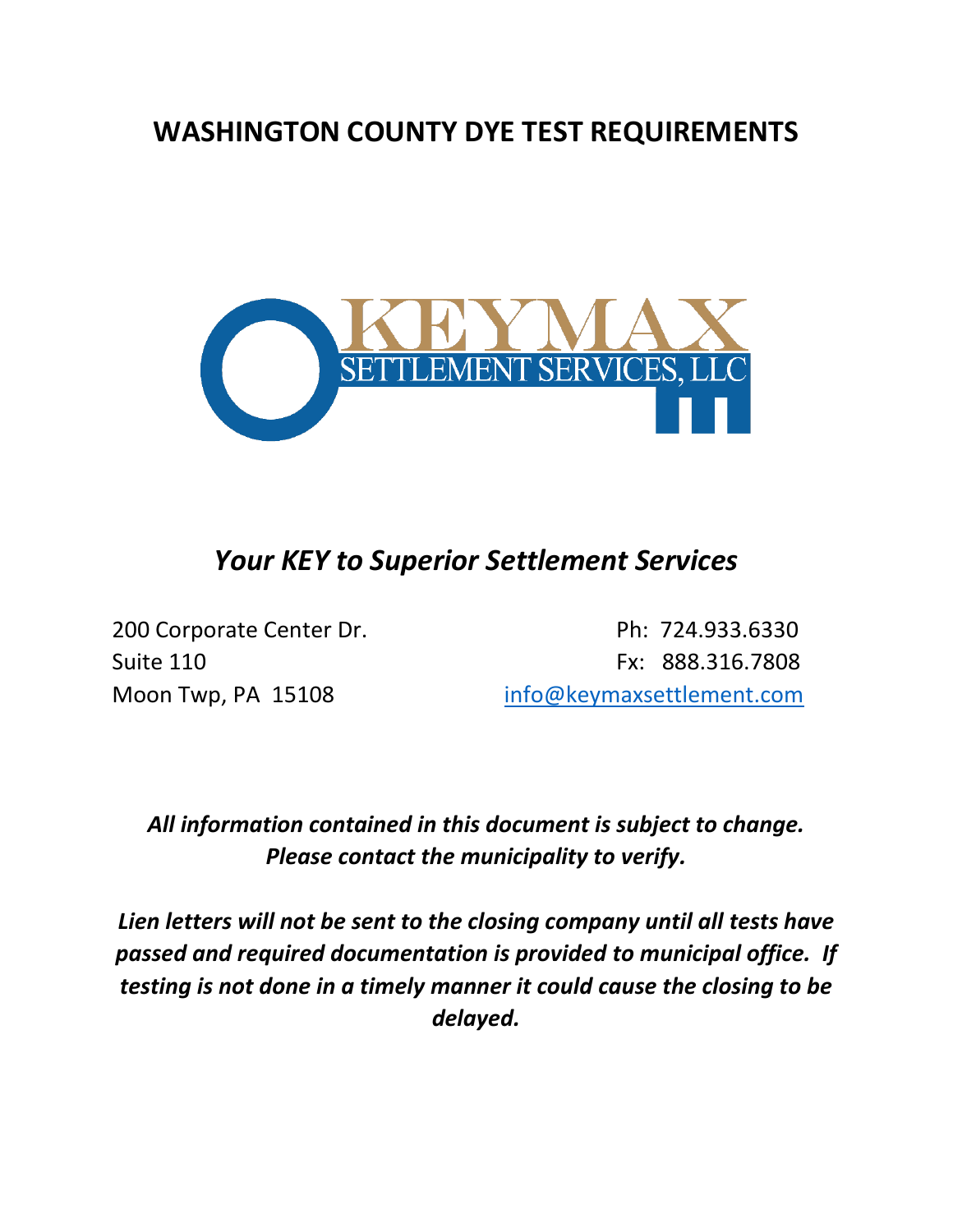## **WASHINGTON COUNTY DYE TEST REQUIREMENTS**

**Allenport Township** – Not required at this time. To verify, call twp 724-938-7587

**Amwell Township** – Not required at this time. To verify, call twp 724-222-6323

**Beallsville Borough** – Not required at this time. To verify, call boro 724-632-5420

**Bentleyville Borough** – Seller/listing agent to call and pay \$350. For more information, call boro 724-239-2112

**Blaine Township** – Not required at this time. To verify, call twp 724-948-2157

**Buffalo Township** – Not required at this time. To verify, call twp 724-222-2711

**Burgettstown Borough** – Seller or agent must pay \$100. Boro will handle the test. For more information, call boro 724-947-9609

**California Borough** – Seller must pay \$150. For more information, call boro 724- 938-8878

**Canonsburg Borough** – Keymax will send a check for \$75. For more information, call boro 724-745-1800

**Canton Township** – Seller/listing agent must send a check for \$150. Twp handles the test. For more information, call twp 724-225-8990

**Carroll Township** – Seller/listing agent must call to schedule and pay \$100. For more information and to schedule, call twp 724-483-7330

**Cecil Township** – Keymax will send a check for \$50. A form will be sent to the seller and listing agent to complete which needs sent to twp. Not required on new construction. For more information, call twp 724-746-4848

**Centerville Borough** – Seller/listing agent to call and pay \$155. For more information, call boro 724-785-9206

**Charleroi Borough** – Not required at this time. To verify, call boro 724-483-6011

**Chartiers Township** – Seller/listing agent must call twp to schedule and pay \$125 (if public sewage) or \$150 (if septic). For more information and to schedule, call twp 724-745-6984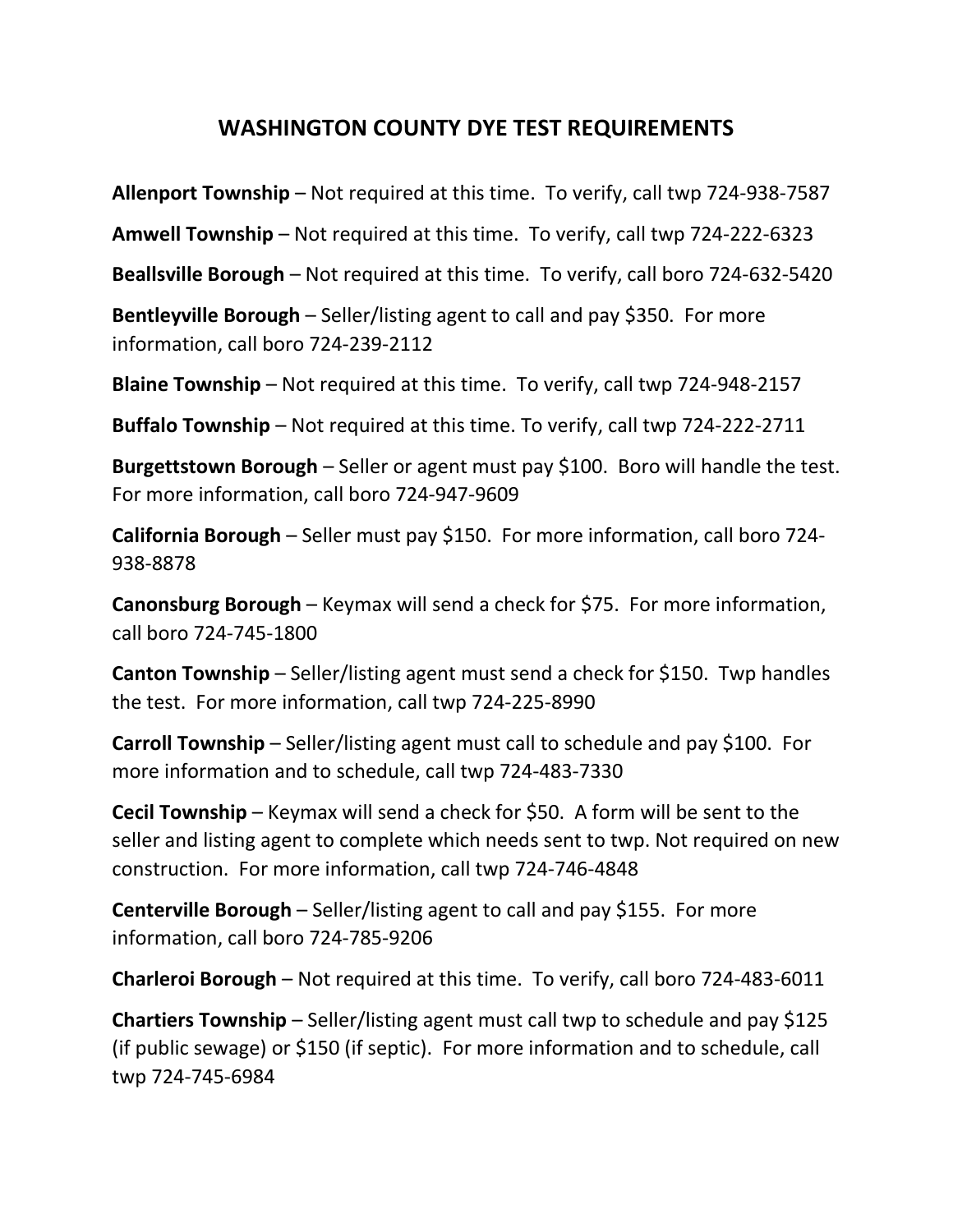**Claysville Borough** – Not required at this time. To verify, call boro 724-663-4470

**Coal Center Borough** – Not required at this time. To verify, call boro 724-938- 2256

**Cokeburg Borough** – Seller/listing agent to call and pay \$350. For more information, call boro 724-945-6426

**Cross Creek Township** – Seller/listing agent must call twp to schedule and pay \$125. For more information and to schedule, call twp 724-587-3442

**Deemston Borough** – Not required at this time. To verify, call boro 724-267-3656

**Donegal Township** – Not required at this time. To verify, call twp 724-663-5800

**Donora Borough** – Not required at this time. To verify, call boro 724-379-6600

**Dunlevy Borough** – Not required at this time. To verify, call boro 724-483-3672

**East Bethlehem Township** – Not required at this time. To verify, call twp 724- 377-1777

**East Finley Township** – Not required at this time. To verify, call twp 724-663- 4483

**Ellsworth Borough** – Not required at this time. To verify, call boro 724-239-3874

**East Washington Borough** – Seller/listing agent must pay \$200. The boro will need a contact person and phone number to access the property. For more information, call boro 724-222-2929

**Fallowfield Township** – Seller/listing agent to pay \$100. Peters Creek Sanitary Authority requires test when property is listing. For more information, call twp 724-483-8700

**Finleyville Borough** – Seller/listing agent must pay \$100. For more information, call boro 724-348-5100

**Hanover Township** – Seller must call and set up. For more information, call twp 724-947-9109

**Hopewell Township** – Not required at this time. To verify, call twp 724-345-3333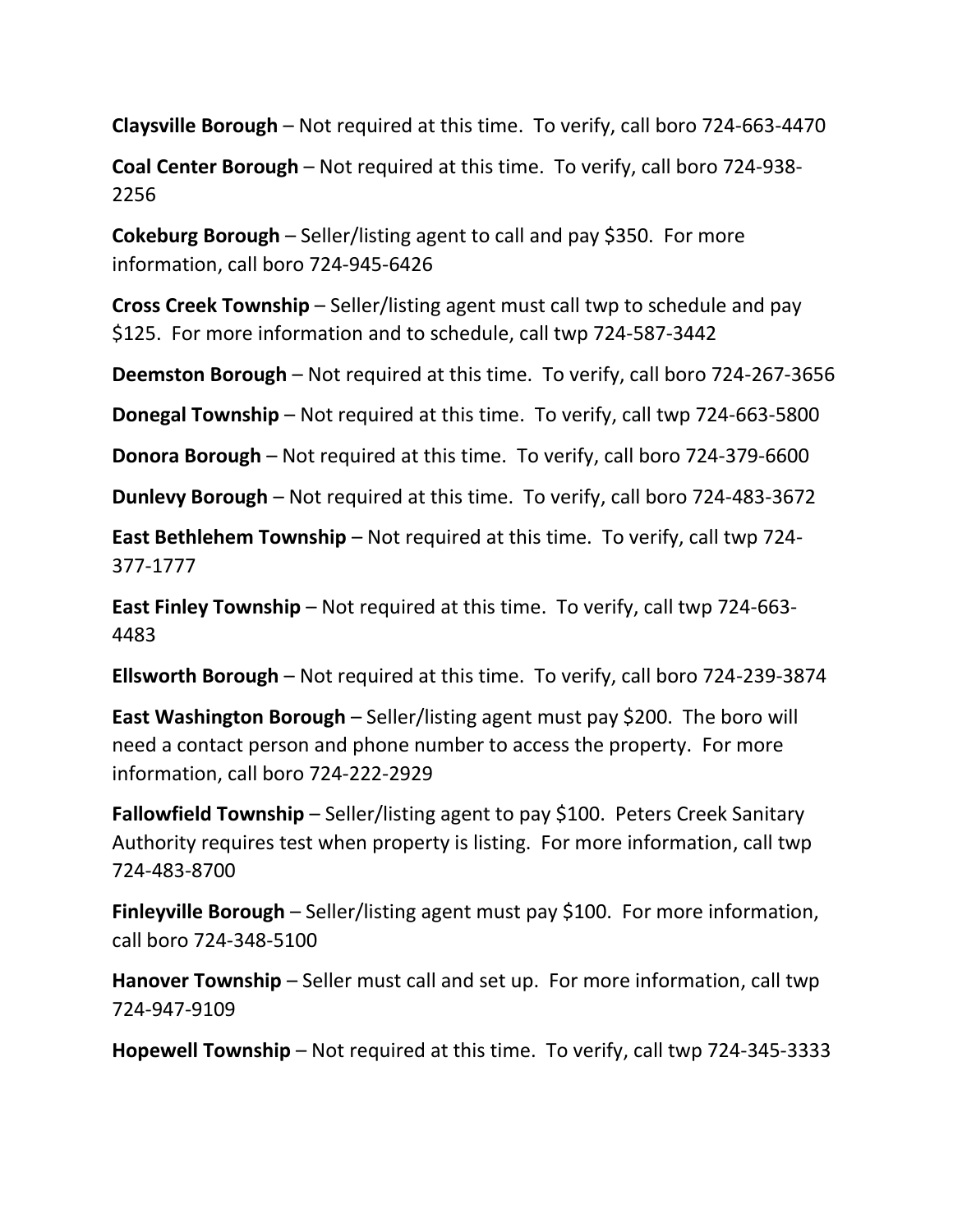**Houston Borough** – Seller must go to the boro, pay \$100, fill out application and schedule the dye test. For more information, call boro 724-745-4910

**Independence Township** – Seller must pay \$125. Keymax will send the required form to the listing agent/seller. For more information, call twp 724-587-3518

**Jefferson Township** – Required on public and septic. Seller must call Washington County Sewage Council to pay any fees and to schedule 724-223-0504

**Long Branch Borough** – Not required at this time. To verify, call boro 724-938- 3223

**Marianna Borough** – Not required at this time. To verify, call boro 724-267-4449

**McDonald Borough** – Required on all new purchases. Approved plumbers are Doug Skoff 724-926-8615 and Tom Meyers 724-693-2880. Seller or agent to pay an additional \$25 once property passes. For more information, please call boro 724-926-0133

**McMurray** – If property is serviced by Peters Township Sanitary Authority, Keymax will send a check for \$15. Call 724-941-6709. If property is serviced by Peters Creek Sanitation Authority, Keymax will send a check for \$50. Call 724- 348-6860

**Midway Borough** – Keymax will send a check for \$50. For more information, call boro 724-796-5939

**Monongahela** – Not required at this time. To verify, call 724-258-5500

**Mount Pleasant Township** – Keymax will send a check for \$75. Not required on septic. For more information, call twp 724-356-7974

**Morris Township** – Not required at this time. To verify, call twp 724-222-0352

**New Eagle Borough** – Seller or listing agent must call boro, pay \$100 and schedule. Boro needs at least 2 weeks before closing. For more information and to schedule, call boro 724-258-4477

**North Bethlehem Township** – Not required at this time. To verify, call twp 724- 945-6141

**North Charleroi** – Not required at this time. To verify, call 724-483-8431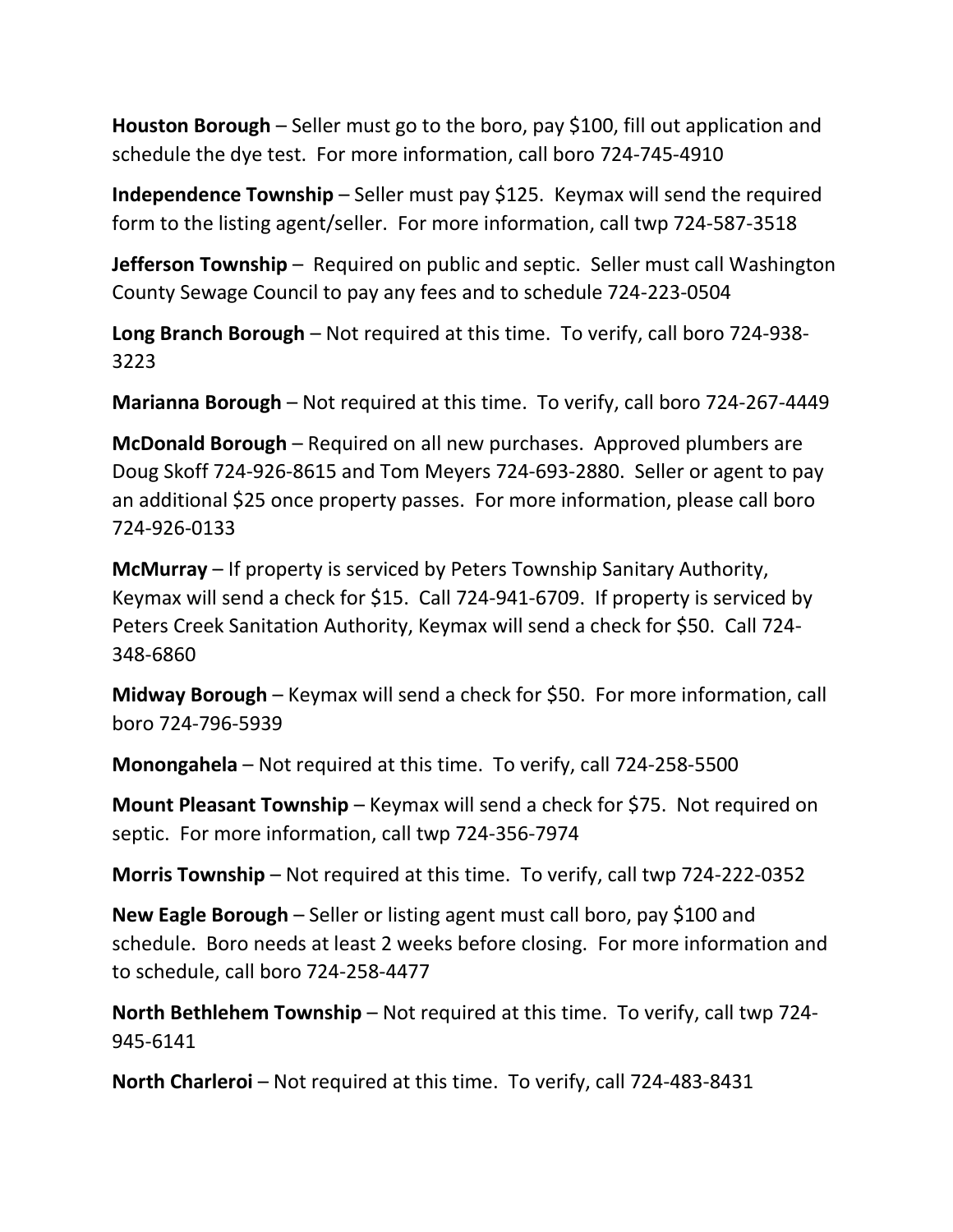**North Franklin Township** – Seller must call to schedule and pay \$140. For more information and to schedule, call twp 724-228-3330

**North Strabane Township** – Seller or agent must send a check for \$150 and schedule. Appointments are scheduled on Tuesdays and tests are only done on Thursdays. For application, go to northstrabanetwp.com, click on services and then permit applications. Please note that the *twp requires at least 21 days notice*. For more information and to schedule, call twp 724-745-8880

**Nottingham Township** – If property is serviced by Peters Creek Sanitary, the seller must send a check for \$100. They do not require anyone to be at the property during testing. Not required on septic. For more information, call twp 724-348- 5622

**Roscoe Borough** – Not required at this time. To verify, call boro 724-938-7867

**Peters Township** – If property is serviced by Peters Township Sanitary Authority, seller/listing agent must pay \$150, fill out application and schedule dye test. They require 21 business days prior to test. Call PTSA 724-941-6709. If property is serviced by Peters Creek Sanitary Authority, seller must pay \$100 and schedule dye test. Call PCSA 724-348-6860

**Robinson Township** – Keymax will send a check for \$50. For more information, call twp 724-926-8700

**Somerset Township** – Seller needs to pay \$350. For more information, call twp 724-222-0630

**South Franklin Township** – Seller/listing agent must complete required form and pay \$135. The form will be sent and a code enforcement officer will be assigned. For more information, call twp 724-225-4828

**Smith Township** – Keymax will send a check for \$75. Seller must call to schedule. For more information, call twp 724-947-9609

**South Strabane Township** – Seller must call to schedule and pay \$175. For more information, call twp 724-225-9055

**Speers Borough** – Keymax will send a check for \$30. For more information, call boro 724-483-5882